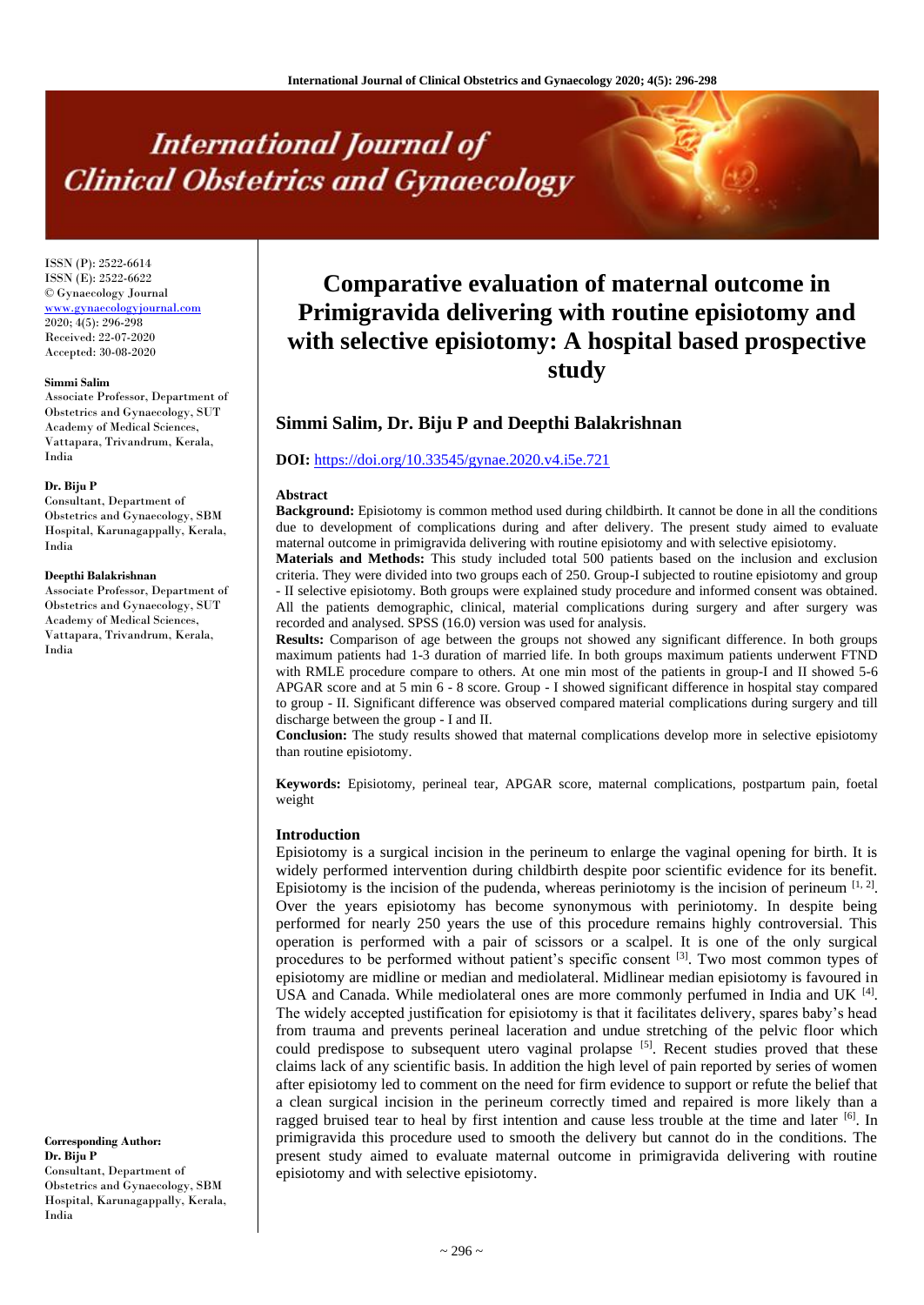# **Materials and Methods**

**Study settings**  The study was done in the Department of Obstetrics and

Gynecology, SUT Academy of Medical Sciences, Vattapara, Kerala. The study was done during the period of January 2010- December 2013.

# **Inclusion criteria**

- Gestational Age 37-42 weeks
- Live foetus
- Singleton pregnancy
- Vertex presentation
- Estimated foetal weight between 2-3.5kg
- Occipito anterior position

# **Exclusion criteria**

- Multiple pregnancy
- Malpresentation
- **■** Instrumental deliveries
- Estimated foetal weight above 3.5kg
- Dead foetus
- Occipito posterior position

# **Group distribution**

A total of 500 pregnant women were selected on the basis of inclusion and exclusion criteria. They were randomly divided into two groups each of 250.

**Group I:** Route episiotomy  $(n = 250)$ . **Group II:** Selective episiotomy  $(n = 250)$ 

# **Procedure**

Both groups patients were explained study procedure and informed consent was obtained. Demographic and clinical data was collected from each patient in both groups. In group-I patients were subjected to route episiotomy. In group-II patients were critically evaluated after that only they were subjected to selective episiotomy. Age, duration of married life, type of procedures, foetal weight, APGAR score, duration of hospital stay, incidence of perineal tear, maternal trauma at the time of delivery and maternal complications till discharge was recorded for comparison.

# **Statistical analysis**

The data was expressed in number, percentage, mean and standard deviation. Statistical Package for Social Sciences (SPSS 16.0) version used for analysis. Unpaired t test applied to find the statistical significant between the groups. P value less than  $0.05$  ( $p < 0.05$ ) considered statistically significant at 95% confidence interval.

# **Results**

Comparison of mean age between the group-I and II not showed any statistical significant (Graph-1). 214 in group-I and 191 in group-II had 1-3 years duration of married life. 2 in group-I and 6 in group-II showed more than 5 years and 15 in group-I and 11 in group-II had less than 1 year duration of married life (Table-1). In both groups maximum patients under gone FTND with RMLE compared to other procedures. In group-I 25 were under gone FTND and 29 FTVD procedures (Table-2). Comparison of foetal weight between the groups not showed any significant difference (Graph-2). In group-I 118 patients and 111 in group-II showed APGAR score 5-6 in one minute. Only 115 in group-I showed above 7 score in group-I which is lesser compare to

group-II (125). At 5 minutes 186 in group-I and 199 in group-II showed 6-8 APGAR score. APGAR score comparison between the groups showed significant difference ( $p < 0.05$ ) (Table-3). Group-I showed significant difference with group-II compared the hospital stay, incidence of perineal tear (Graph-3). In group-I 24 and 10 in group-II showed  $1^0$  perineal tear. 16 in group-II showed episiotomy extension but none of them had in group-I. 11 in group-I and 6 in group-II showed vaginal was tear. Significant difference was observed between the groups compared no complication at the time of delivery (Table-4). Group-I showed significant difference compared to group-II of maternal complications till discharge  $(p< 0.05)$  (Table-5).

**Table 1:** Comparison of mean duration of married life between the groups

| Married life $(Y)$ | Group-I $(n = 250)$ | Group-II ( $n = 250$ ) |
|--------------------|---------------------|------------------------|
| Less than 1 Y      |                     |                        |
| $1-3Y$             | 214                 | 191                    |
| $3-5Y$             |                     |                        |
| Above 5 Y          |                     |                        |
| Mean $\pm$ SD Y    | $1.5 \pm 0.8$       | $1.8 \pm 1.0$          |

(p>0.05 no significant difference compared group-I with group-II)

**Table 2:** Comparison of type of procedure between the groups

| Type of procedure                                                                                                                                                                                                                                                                                                                                           | Group-I $(n = 250)$ | Group-II ( $n = 250$ ) |  |  |
|-------------------------------------------------------------------------------------------------------------------------------------------------------------------------------------------------------------------------------------------------------------------------------------------------------------------------------------------------------------|---------------------|------------------------|--|--|
| <b>FTND</b>                                                                                                                                                                                                                                                                                                                                                 |                     | 250                    |  |  |
| <b>FTVD</b>                                                                                                                                                                                                                                                                                                                                                 |                     | 29 O                   |  |  |
| FTND with RMLE                                                                                                                                                                                                                                                                                                                                              | 217                 | 170 217                |  |  |
| FTVD with RMLE                                                                                                                                                                                                                                                                                                                                              | 33                  | 26 33                  |  |  |
| $\ell$ , $\alpha$ , $\alpha$ , $\alpha$ , $\alpha$ , $\alpha$ , $\alpha$ , $\alpha$ , $\alpha$ , $\alpha$ , $\alpha$ , $\alpha$ , $\alpha$ , $\alpha$ , $\alpha$ , $\alpha$ , $\alpha$ , $\alpha$ , $\alpha$ , $\alpha$ , $\alpha$ , $\alpha$ , $\alpha$ , $\alpha$ , $\alpha$ , $\alpha$ , $\alpha$ , $\alpha$ , $\alpha$ , $\alpha$ , $\alpha$ , $\alpha$ |                     |                        |  |  |

(p>0.05 no significant difference compared group-I with group-II)

**Table 3:** Comparison of mean APGAR score between the groups

| Group-II ( $n = 250$ ) |
|------------------------|
|                        |
|                        |
|                        |
|                        |
|                        |
|                        |
|                        |
|                        |
|                        |

(\**p*< 0.05 significant compared between group-I with group-II)

**Table 4:** Comparison of maternal complication till the discharge between the groups

| <b>Maternal complication</b> | Group-I $(n = 250)$ | Group-II ( $n = 250$ ) |
|------------------------------|---------------------|------------------------|
| Perineal pain                | 137                 | 80*                    |
| Wound infection              |                     |                        |
| Perineal tear                |                     | $29*$                  |
| Vaginal wall tear            |                     |                        |
| Episiotomy extension         | 12                  |                        |
| Baby in NICU                 |                     |                        |
| Paraurethral tear            |                     |                        |
| Foetal complication          |                     |                        |

 $(*p<0.05$  significant compared group-I with group-II)

**Table 5:** Comparison of total maternal complication till the discharge between the groups

| <b>Total Maternal complications till</b><br>discharge | 250) | Group-I ( $n = \vert$ Group-II ( $n = \vert$<br>250) |
|-------------------------------------------------------|------|------------------------------------------------------|
| No complication                                       | 102  | $136*$                                               |
| Present                                               | 136  | $114*$                                               |
| Absent                                                | l O2 | 148*                                                 |

(\**p*< 0.05 significant compared group-I with group-II)